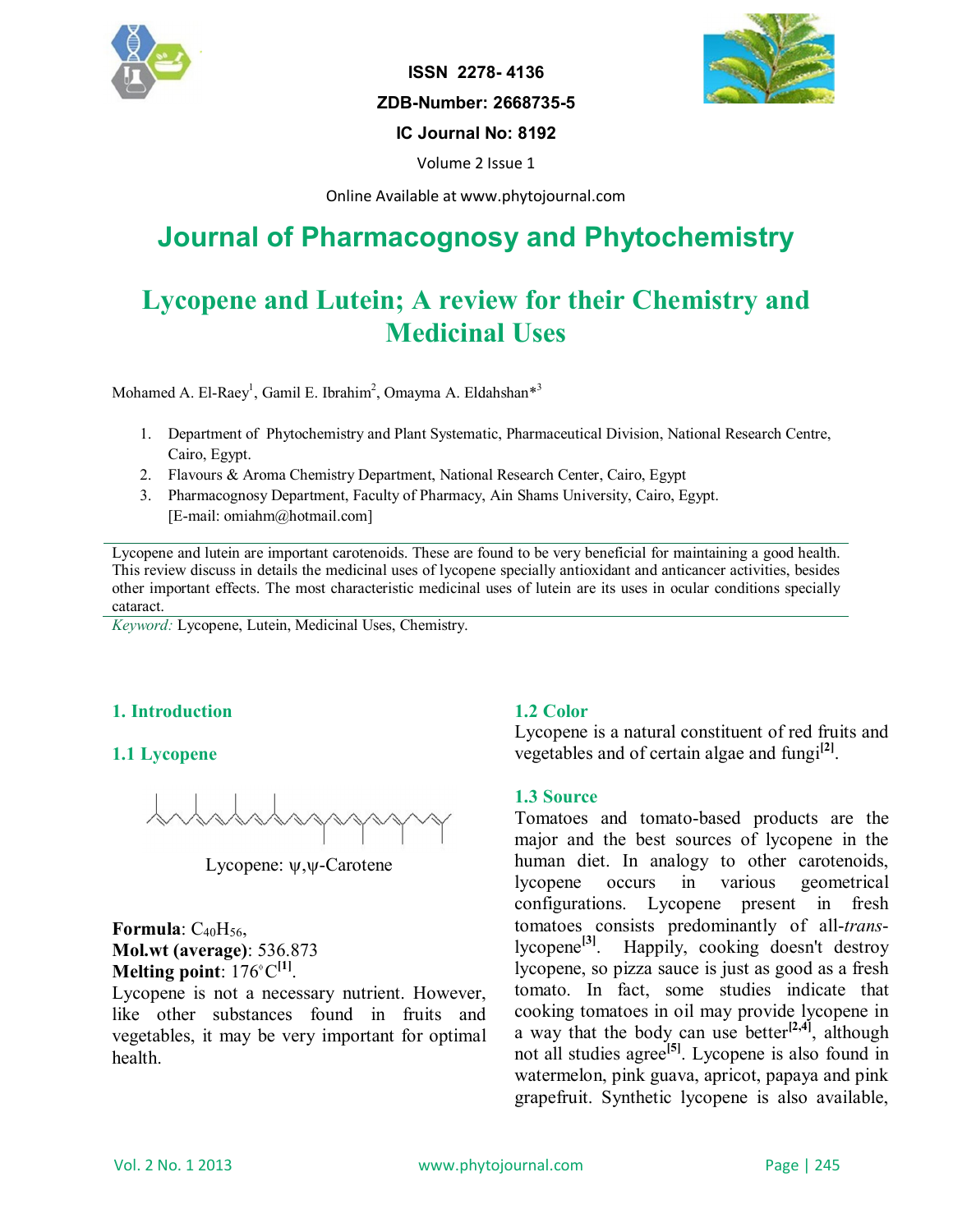and appears to be as well absorbed as naturalsource lycopene<sup>[6]</sup>.

# **1.4 Medicinal uses**

# **Antioxidant**

Biological activities of lycopene are antioxidant activity (singlet oxygen quenching and peroxyl radical scavenging), induction of cell-cell communication, and growth control, but no provitamin A activity**[7]** .

Lycopene is the major carotenoid in tomatoes. Tomatoes contain a matrix of many bioactive components, including vitamin C, vitamin E, other carotenoids (a-, β-, γ- carotene, lutein), and flavonoids. Their synergistic interactions, when used in combination, may be responsible for the observed beneficial effects of tomato-based products. This study investigated the synergistic antioxidant activity of lycopene in combination with *β*-carotene, vitamin E, and lutein. A liposome system was used to test the synergistic antioxidant activity. The carotenoid mixtures were more efficient in protecting liposome from oxidation than the individual carotenoid. Mixtures of lycopene and vitamin E appear to have the greatest synergistic antioxidant activity**[8]** .

The many conjugated double bonds of carotenoids make them potentially powerful antioxidants, and lycopene is no exception. Indeed, lycopene had the strongest singlet oxygen-quenching capacity of several carotenoids, with α-carotene, ß-carotene, and lutein next in capacity. The weakest singlet oxygen quencher of the antioxidants studied was α-tocopherol, which is found in much greater concentrations in many body systems**[9]** .

# **Cancer**

Levy *et al*. have shown that lycopene is more potent than  $\alpha$  and B-carotene in inhibiting the cell growth of various human cancer cell  $\text{lines}^{[10]}$ . The inhibitory effect of tomato juice rich in lycopene (17 ppm) was observed in rat colon carcinogenesis model**[11]** .

The tomato juice containing lycopene decreased the numbers, but not incidences, of urinary bladder transitional cell carcinomas in male

rats**[12]** . Lycopene (50 ppm in drinking water) had inhibitory effect on lung carcinogenesis in male mice<sup>[13]</sup>. Long-term (6 to 76 weeks of age) administration of a diet containing 0.005% lycopene did not reduce the risk of hepatocarcinogenesis in a rat spontaneous liver carcinogenesis model**[14]** .

Lycopene had anticarcinogenic activities in mammary gland, liver, skin and lung in mouse models, and also inhibited the development of aberrant crypt foci in rat colon<sup>[15]</sup>. The moderate dose of  $\alpha$ - and  $\beta$ -carotenes and lycopene enhanced gap-junctional intercellular communication<sup>[16]</sup>. Both lycopene and  $\beta$ -carotene showed no inhibitory effect on the development of rat urinary bladder carcinomas, while combination of carotenoids with NSAID decreased numbers and incidences of cancers**[17]** . Lycopene has also shown promise for leukoplakia, a precancerous condition of the mouth and other mucous membranes. In a double-blind, placebo-controlled study, 58 people with oral leukoplakia received either 8 mg oral lycopene daily, 4 mg daily, or placebo capsules for three months<sup>[18]</sup>. Participants were then followed for an additional two months. The results indicated that lycopene in either dose was more effective than placebo for reducing signs and symptoms of leukoplakia, and that 8 mg daily was more effective than 4 mg.

# **1.5 Prostate cancer**

A pilot study suggests that a tomato extract containing lycopene and other tomato carotenoids and phytochemicals may have a potential role in the treatment of prostate cancer**[19]** .

Lycopene in concert with other tomato carotenoids may be responsible for the observed protective effect against prostate cancer. While the chemoprevention and early stage treatment of prostate cancer with purified lycopene in clinical trials should be investigated, the collective protective effect of other tomato carotenoids cannot be overlooked<sup>[20]</sup>.

Consumption of lycopene, a carotenoid without provitamin A activity, has been associated with a lower risk of prostate and breast cancer<sup>[21]</sup>.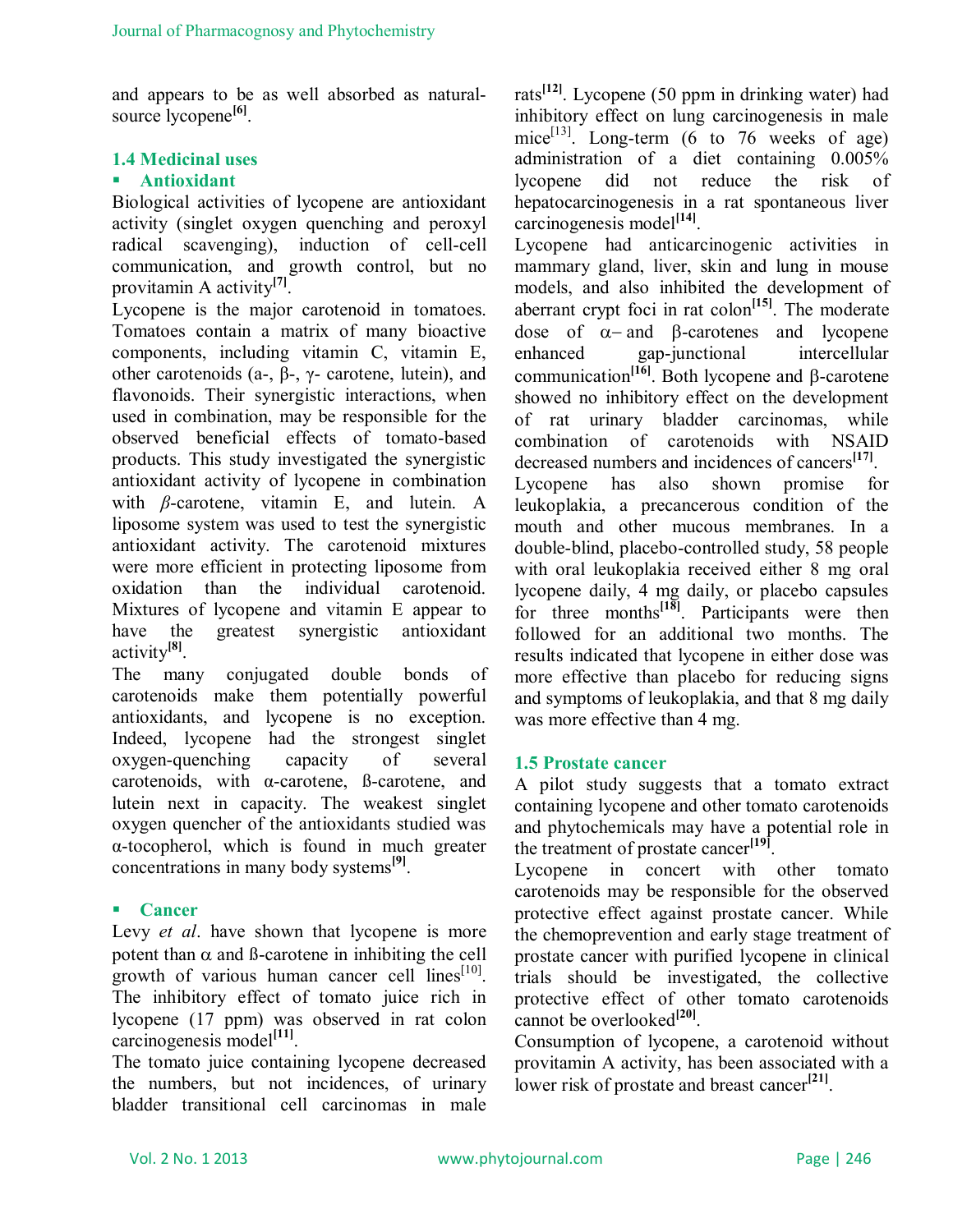And the increased consumption of tomato products and other lycopene-containing foods might reduce the occurrence or progression of prostate cancer**[22]** .

Increasing evidence suggests that a single serving of tomatoes or tomato products ingested daily may contribute to protect from DNA damage. As DNA damage seems to be involved in the pathogenesis of prostate cancer, the regular ingestion of tomatoes or tomato products might prevent the disease<sup>[23]</sup>.

# **1.6 lycopenes decrease the expression of 5[alpha]-reductase inhibitor in prostate tumors in the rat MatLyLu Dunning prostate cancer model[24] .**

# **Pregnancy**

The best study of lycopene thus far evaluated its possible benefits for pregnant women<sup>[25]</sup>. Participants in this double-blind study of 251 women received either placebo or 2 mg of lycopene twice daily. For reasons that are not at all clear, use of lycopene appeared to reduce risk of preeclampsia, a dangerous complication of pregnancy. In addition, use of lycopene appeared to help prevent inadequate growth of the fetus. However despite these promising results researchers are cautious about drawing conclusions: several other nutritional substances have shown promise for preventing preeclampsia in preliminary trials only to fail when larger and more definitive studies were done**[26]** .

#### **Smoking**

Peng et al<sup>[27]</sup> found that plasma concentrations of  $\beta$ -carotene,  $\alpha$ -carotene, lutein, zeaxanthin, cryptoxanthin, and *cis-ß*-carotene, but not lycopene, were lower in smokers than in nonsmokers even at the same level of intake. In another study, Brady et  $al^{[28]}$  found that serum lycopene was not significantly lower in smokers than in nonsmokers, even though dietary intake of lycopene was lower in smokers. Rao and Agarwal<sup>[29]</sup> also reported that serum lycopene concentrations did not differ significantly between nonsmokers and habitual smokers. In a sample of men aged 25–55 y, no significant differences in plasma lycopene concentrations were observed between smokers, tobacco chewers, and nonusers**[30]**. Hininger et al**[31]** also found no significant difference in plasma lycopene concentrations between a sample of 11 smokers and 11 non-smokers. Thus, there is evidence that smoking status is not inversely related to circulating concentrations of lycopene in humans**[32]** .

#### **Other effects**

The hydrocarbon carotenoids, including ßcarotene and lycopene, are transported primarily in LDL, which puts them in prime position to protect LDL from oxidation**[33]** . Gomez-Aracena et al<sup>[34]</sup> found that the risk of myocardial infarction was 60% lower (odds ratio: 0.39, 95% CI: 0.13, 1.19; *P* for trend: 0.04) for the highest quintile of adipose lycopene concentration than for the lowest quintile after adjustment for age, family history of coronary heart disease, and cigarette smoking. Men with the highest concentrations of lycopene in their adipose tissue biopsy had a 48% reduction in risk of myocardial infarction when they were compared with men with the lowest adipose lycopene concentrations**[35]** . For each quintile increase in lycopene concentration, there was a significant decrease in myocardial infarction risk. This association was partially masked by ß-carotene concentrations. When there was simultaneous control for the 3 primary carotenoids, lycopene was the carotenoid with the major effect<sup>[32]</sup>.

Lycopene supplementation does not appear to have a beneficial effect on bronchodilation in young athletes who suffer from EIA symptoms and who demonstrate airway obstruction following exercise but are not under regular mediation**[36]** .

In addition, lycopene and related tomato carotenoids are also present at biologically significant concentrations in human retinal pigment epithelium [RPE/choroid], and ciliary body and may protect these tissues against oxidative damage to maintain the health and proper function of the human eye<sup>[20]</sup>.

#### **1.7 Spectral Data for lycopene**

**UV:** λmax (nm): methanol 293, 360, 442, 468, 499<sup>[37]</sup>.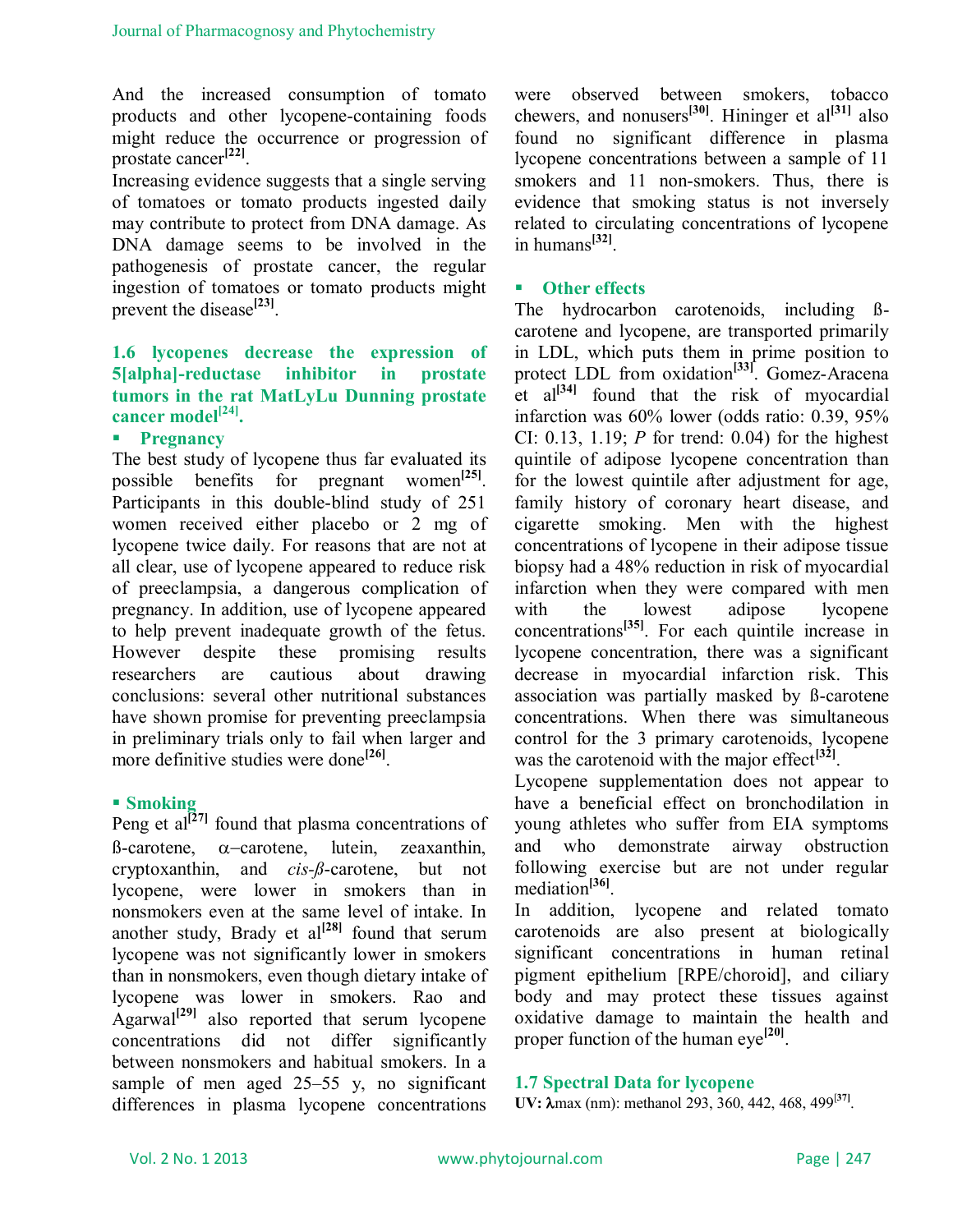**NMR: 1H-NMR δ** (CDCl3): 5.11 (2, 2'-H), ca. 2.11 (3, 3'-H2), ca. 2.11 (4, 4'-H2), 5.95 (6, 6'-H), 6.49 (7, 7'-H), 6.25 (8, 8'-H), 6.18 (10, 10'-H), 6.64 (11, 11'-H), 6.35 (12, 12'- H), 6.25 (14, 14'-H), 6.62 (15, 15'-H), 1.688, 1.612 (1, 1' gem-Me), 1.818 (5, 5'-Me), 1.968 (9, 9', 13, 13'-Me)**[38]** . **13C-NMR δ** (CDCl3): 131.64 (1, 1'), 124.12 (2, 2'), 26.83

(3, 3'), 40.30 (4, 4'), 139.30 (5, 5'), 125.94 (6, 6'), 124.87 (7, 7'), 135.54 (8, 8'), 136.15 (9, 9'), 131.64 (10, 10'), 125.21 (11, 11'), 137.46 (12, 12'), 136.54 (13, 13'), 132.71 (14, 14'), 130.17 (15, 15'), 25.66, 17.70 (1, 1'-gem-Me), 16.97 (5, 5'-Me), 12.90 (9, 9'-Me), 12.81 (13, 13'-Me)**[38]** .

**Mass spectra** m/z: 536 (M, 22%), 467 (M-69), 444 (M-92), 430 (M-106), 378 (M-158), 361 (M-106-69)**[39,40]** FD-MS m/z: 536**[41]** .

# **1.9 Lutein**



Lutein: $(3R,3'R,6'R)$ - $\beta$ ,  $\varepsilon$ -Carotene-3, 3'-diol **Formula**: C40H56O<sup>2</sup> , **Mol. Wt (average)**: 568.871

**Melting point**: 183-185 °C [42], 174-178 °C [43].



zeaxanthin :  $(3R,3'R)$ - $\beta$ , $\beta$ -Carotene-3,3'-diol **Formula**:C40H56O<sup>2</sup> **Mol. Wt (average)**: 568.871 **Melting point**: 207-208<sup></sup> C<sup>[44]</sup>.

Lutein and zeaxanthin belong to the xanthophyll family of carotenoids and are the two major components of the macular pigment of the retina**[45]**. Lutein and zeaxanthin differ from other carotenoids in that they each have two hydroxyl groups, one on each side of the molecule. Zeaxanthin is a stereoisomer of lutein, differing only in the location of a double bond in one of the hydroxyl groups. The hydroxyl groups appear to control the biological function of these two xanthophylls**[46]** .

The two major carotenoids in the human macula and retina are lutein and zeaxanthin, and they are often referred to as xanthophylls, or macular pigment. Handelman *et al* found a fivefold higher content of these carotenoids in the macula compared with the peripheral retina**[47]** .

**Source:** Lutein and zeaxanthin are especially concentrated in leafy green vegetables, many fruits, and colored vegetables such as sweet peppers, sweet corn, and peas and egg yolk<sup>[47]</sup>.

Maize was the vegetable with the highest quantity of lutein (60% of total) and orange pepper was the vegetable with the highest amount of zeaxanthin (37% of total). Substantial amounts of lutein and zeaxanthin (30–50%) were also present in kiwi fruit, grapes, spinach, orange juice, zucchini (or vegetable marrow), and different kinds of squash**[47**] .

**Color:** Bright yellow

# **1.10 Medicinal uses**

However, lutein is structurally related to  $\alpha$ carotene and zeaxanthin to  $\beta$ -carotene. Therefore, they have different preferences for interaction with membrane structures, with theorized differences in local function. Despite their structural similarities to  $\alpha$ -carotene and  $\beta$ carotene, they are not provitamin A carotenoids. The 5 major serum carotenoids are lycopene,  $\beta$ carotene,  $\alpha$ -carotene, lutein, and zeaxanthin. Approximately 30 to 50 carotenoids may exist in the diet, and about 20 may be measurable in the serum. The fact that only 2 of these, lutein and zeaxanthin, are present in the retina leads us to question why**[48]** .

# **Ocular Conditions**

The macular pigment (MP) is composed predominantly of lutein (L) and zeaxanthin  $(L)^{[49]}$ , and is of dietary origin<sup>[50]</sup>. Lutein appears to have an affinity for the peripheral retina and rods, while zeaxanthin seems to be preferentially taken up by the cones of the macula<sup>[51]</sup>.

These carotenoids can be found in various body tissues; however, their concentration is highest in the macula in the photoreceptor axons. The MP has band-pass spectral absorption characteristics with peak absorption at 460 nm, thus acting as a pre-receptoral filter that selectively absorbs blue light**[52]** .

The macular region of the primate retina is yellow in color due to the presence of the macular pigment, composed of two dietary xanthophylls, lutein and zeaxanthin, and another xanthophyll, meso-zeaxanthin. The latter is presumably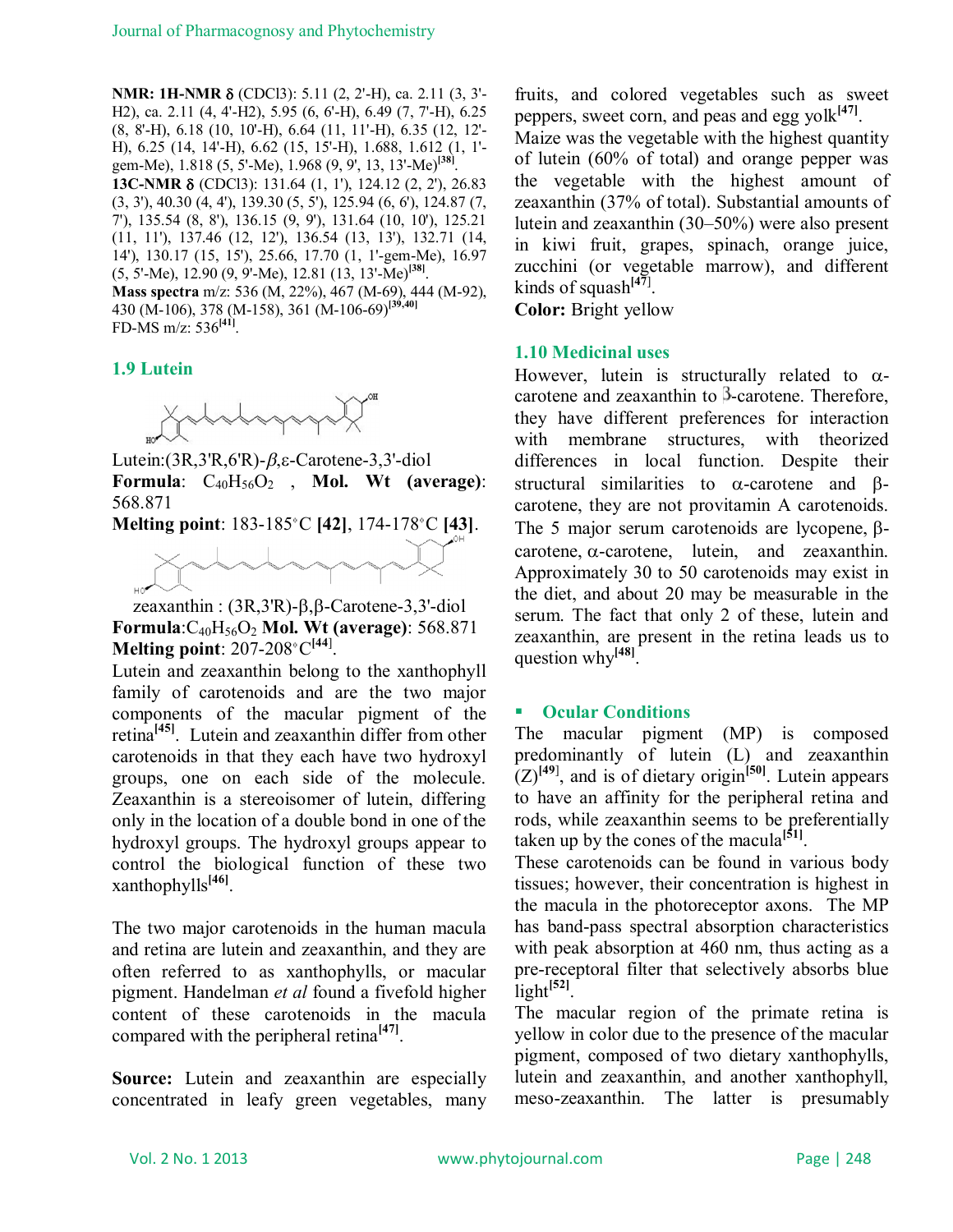formed from either lutein or zeaxanthin in the retina. By absorbing blue-light, the macular pigment protects the underlying photoreceptor cell layer from light damage, possibly initiated by the formation of reactive oxygen species during a photosensitized reaction. There is ample epidemiological evidence that the amount of macular pigment is inversely associated with the incidence of age-related macular degeneration, an irreversible process that is the major cause of blindness in the elderly. The macular pigment can be increased in primates by either increasing the intake of foods that are rich in lutein and zeaxanthin, such as dark-green leafy vegetables, or by supplementation with lutein or zeaxanthin. Although increasing the intake of lutein or zeaxanthin might prove to be protective against the development of age-related macular degeneration, a causative relationship has yet to be experimentally demonstrated<sup>[53]</sup>.

Age-related Macular Degeneration In older Americans, age-related macular degeneration (AMD) is the leading cause of blindness. It is characterized by atrophy of the macular disk. The retinal pigmented epithelium and photoreceptors (particularly the rods and the blue-light sensitive cones) are the most affected. It was found that a 57-percent decreased risk for AMD in individuals with the highest intake of lutein/zeaxanthin (6 mg) daily), compared to those who consumed the lowest level (0.5 mg daily)**[54-56]** .

A hypothesis supposed that lutein and zeaxanthin are thought to protect the eye in two ways. One is that the macular pigment filters blue light, which is particularly damaging to photoreceptors and to the retinal pigment epithelium, and lutein and zeaxanthin absorb blue light. The second hypothesis is that these carotenoids act as antioxidants to limit the oxidant stress of the tissue that results from metabolism and light. It has been shown that one of the ways light damages the retina is by generation of free radicals that lead to peroxidation of membrane lipids. Carotenoids have long been known as powerful antioxidants.

Supplementation with a combination of L (10 mg day)1) and  $Z$  (10 mg day)1) over a period of 6 months increases MP distribution over  $\pm 8^\circ$ 

around the macula, causing an almost uniform reduction in the percentage of transmitted blue light over the centre  $\pm 4^{\circ}$ <sup>[52]</sup>.

# **Cataracts**

Lutein and zeaxanthin are the only two carotenoids that have been identified in the human crystalline lens. Like the antioxidant enzymes found N.I. Krinsky, E.J. Johnson / Molecular Aspects of Medicine 26 (2005) 459– 516 497 within the lens, the lipid-based lutein and zeaxanthin, are primarily found in the zeaxanthin, are primarily found in the metabolically active epithelium/outer cortex of the lens, and therefore, may have a preferential role in protecting against UV-induced oxidative damage. This function would be similar to the role that lutein and zeaxanthin play in the retina, where they are optimally located to reduce risk from blue light.

Studies examining lutein and zeaxanthin levels in extracted cataractous lenses have found up to three-fold higher levels in the newer epithelial tissue of the lens than in the older inner cortex portion. The epithelial cortex layer comprises**[50]** percent of the tissue, yet it has been found to contain 74 percent of the total lens lutein and zeaxanthin, supporting the hypothesis that these nutrients are protective against the oxidative damage causing cataract formation[**57]**. Numerous other observational studies have found that increased consumption of foods high in lutein/zeaxanthin is associated with a decreased risk for cataracts or cataract extraction in both men and women. These studies provide strong evidence for a protective role for lutein/ zeaxanthin against development of cataracts**[58-59]** . The only randomized, double-blind trial on carotenoid supplementation and age-related cataracts measured visual acuity, glare sensitivity, and serum carotenoid levels in 17 clinically diagnosed patients. Patients received 15 mg lutein three times weekly for two years and were compared to patients receiving 100 mg alphatocopherol or placebo for the same period. In patients receiving lutein, statistically significant improvements in visual acuity and glare sensitivity and increased serum concentrations of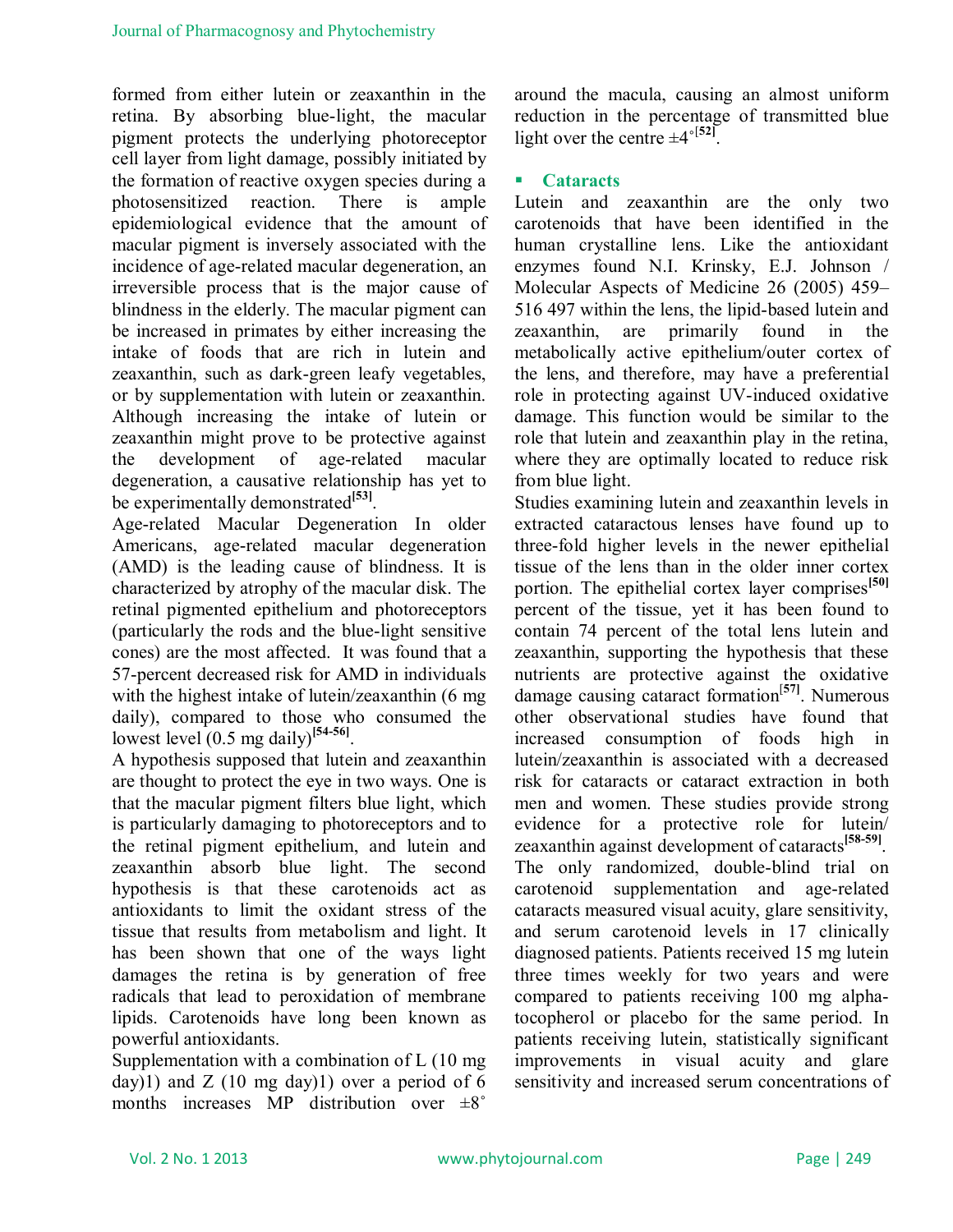lutein were observed compared to the alphatocopherol and control patients**[60]** .

In a recent report, it was observed in women that those with the highest intake of lutein and zeaxanthin had a 22% decreased risk of cataract extraction compared with those in the lowest quintile. It was also observed that there was a lower risk of cataract extraction in men with higher intakes of lutein and zeaxanthin but no other carotenoids. In this study, men in the highest fifth of lutein and zeen in the lowest fifth.

# **Other effects**

Lutein had an Inhibitory effect on Epstein-Barr virus activation (anti-tumor promotion) $^{[61]}$ . Inhibitory effect on colonic aberrant crypt foci formation (anti-tumor promotion)**[62]**. Lutein showed the anti-tumor promoting activities in mouse two-stage skin carcinogenesis and decreased the number of aberrant crypt foci in rat colon[**63]** Lutein decreased the number of aberrant crypt foci in colons in mice<sup>[64]</sup>. Lutein and suppressed tumorigenesis in skin and colon in  $\text{mice}^{\left[65\right]}$ .

A membrane-associated xanthophyll-binding protein, which is a Pi isoform of human glutathione S-transferase (GSTP1), is purified from hman macula. It binds (3R, 3'R)-zeaxanthin and (3R,3'S-meso)-zeaxanthin, but not lutein  $A^{[14]}$ .

Crystal structure of spinach major lightharvesting complex (LHCII) contains 2 lutein, 1 9'-cis neoxanthin, 1 (violaxanthin, antheraxanthin or zeaxanthin), 8 chlorophyll a, and 6 chlorophyll b per monomer**[67]** .

# **1.11 Zeaxznthin**

It has a reinforcement effect of phospholipid bilayer**[68] ,** Inhibitory effect on Epstein-Barr virus activation (anti-tumor promotion)**[61]** .Zeaxanthin inhibited the development of mouse spontaneous liver cancer<sup>[69]</sup>. It showed anticarcinogenic activity in liver in mice**[70]** .

(3R,3'R)-Zeaxanthin, meso-zeaxanthin and (3R, 3'R,6'R)-lutein are located in human macular[**71,72**] . A membrane-associated xanthophyll-binding protein, which is a Pi isoform of human glutathione S-transferase (GSTP1), is purified from hman macula. It binds (3R, 3'R)-zeaxanthin and (3R, 3'S-meso) zeaxanthin, but not lutein  $A^{[73]}$ A water-soluble surface-associated complex from Prochlorothrix hallandica composed of two polypeptides of 56 and 58 kDa, zeaxanthin and lipopolysaccaride**[74]** .

# **1.12 Spectral Data for Lutein**

- **1. UV:**  $\lambda$ max (nm): (ε): dioxane 429 (1680), 453 (2515), 482 (2259)[**75]** methanol 330, 422 (shoulder), 443, 470**[76]** .
- **2. NMR: 1H-NMR** δ: 1H-NMR δ(270 MHz, CDCl3): 0.849, 0.998 (6H, s, 1'-gem-Me), 1.074 (6H, s, 1-gem-Me), 1.37 (1H, dd, J 13, 7, 2'ax-H), 1.48 (1H, t, J 12, 2ax-H), 1.626 (3H, s, 5'-Me), 1.739 (3H, s, 5-Me), 1.84 (1H, dd, J 13, 6, 2'eq-H), 1.912 (3H, s, 9'-Me), 1.970 (9H, s, 9-, 13-, 13'- Me), 2.04 (1H, dd, J 17, 10, 4ax-H), ca. 2.33-2.45 (2H, m, 6'-, 4eq-H), ca. 4.0 (1H, m, 3-H), 4.25 (1H, 3'-H), 5.43 (1H, dd, J 15.5, 10, 7'-H), 5.55 (1H, s, 4'-H), ca. 6.12 (2H, s, 7-, 8-H), ca. 6.15 (3H, m, 8'-, 10-, 10'-H), ca. 6.26 (2H, m, 14-, 14'- H), 6.36 (2H, d, J 15, 12-, 12'-H), ca. 6.55-6.71 (4H, m, 11-, 11'-, 15-, 15'-H)**[75,77,78] .**
- **3. 13C-NMR δ** (CDCl3): 13C-NMR δ(CDCl3): 37.1 (C1), 48.4 (C2), 65.1 (C3), 42.5 (C4), 126.2 (C5), 137.6 (C6), 125.6 (C7), 138.5 (C8), 135.6 (C9), 131.3 (C10), 124.9 (C11), 137.6 (C12), 136.5 (C13), 132.6 (C14), 130.0 (C15), 28.7, 30.2 (1 gem-Me), 21.6 (5-Me), 12.7 (9-Me), 12.7 (13-Me), 34.0 (C1'), 44.7 (C2'), 65.9 (C3'), 125.6 (C4'), 137.8 (C5'), 55.0 (C6'), 128.6 (C7'), 137.8 (C8'), 135.0 (C9'), 130.8 (C10'), 124.5 (C11'), 137.6 (C12'), 136.5 (C13'), 132.6 (C14'), 130.0 (C15'), 24.3, 29.5 (1'-gem-Me), 22.8 (5'-Me), 13.2 (9'- Me), 12.7 (13'-Me)**[79]** .

# **1.13 Spectral Data for Zeaxanthin**

- 1. **UV:**  $\lambda$ max (nm):  $\lambda$ max (nm) ( $\epsilon$ ): hexane 452 (133692), 480 (116624) **<sup>80</sup>** methanol 275, 341, 429 (shoulder), 448, 473**[81]** .
- 2. **NMR: 1H-NMR δ** 1H-NMR δ(CDCl3): 1.48 (2, 2'ax-H), 1.77 (2,2'eq-H), ca. 4.00 (3, 3'-H), 2.04 (4, 4'ax-H), 2.39 (4,4'eq-H), 6.11 (7, 7'-H), 6.13 (8, 8'-H), 6.16 (10, 10'-H), 6.64 (11, 11'-H), 6.36 (12, 12'-H), ca. 6.26 (14, 14'-H), ca. 6.63 (15, 15'-H), 1.074 (1, 1'-gem-Me), 1.736 (5, 5'-Me), 1.967, 1.972 (9, 9', 13, 13'-Me), ca. 1.35 (OH)**[82] .**
- 3. **13C-NMR δ**(CDCl3): 13C-NMR δ(CDCl3): 37.1 (1, 1'), 48.2 (2, 2'), 65.1 (3, 3'), 42.4 (4, 4'), 126.1 (5, 5'), 137.6 (6, 6'), 125.5 (7, 7'), 138.5 (8, 8'), 135.7 (9, 9'), 131.3 (10, 10'), 124.9 (11, 11'), 137.6 (12, 12'), 136.5 (13, 13'), 132.6 (14, 14'), 130.0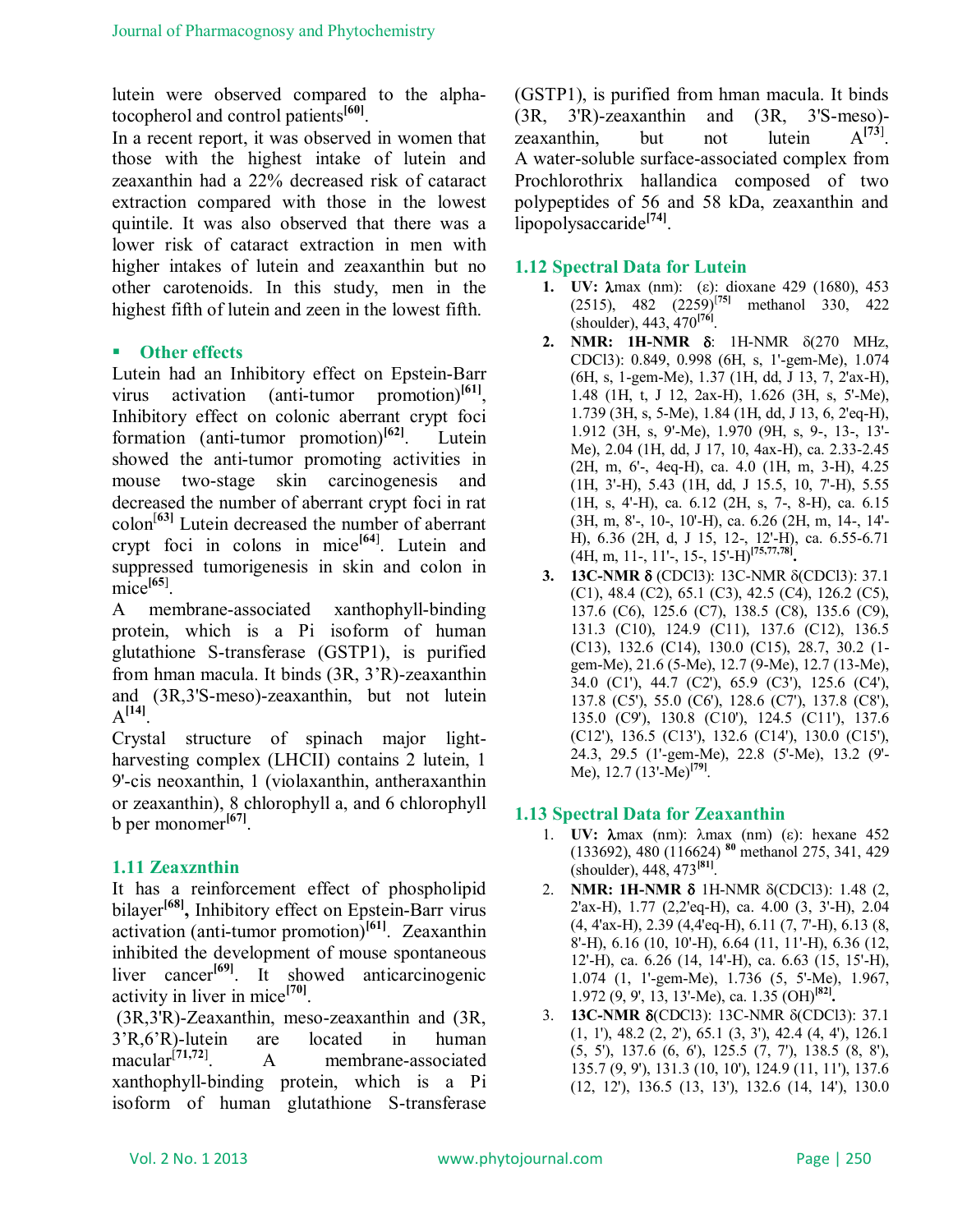(15, 15'), 28.7, 30.2 (1, 1'-gem-Me), 21.7 (5, 5'- Me), 12.8 (9, 9'-Me), 12.8 (13, 13'-Me)**[79]** .

4. **Mass spectra**: m/z: 568 (M, 100%), 550 (M-18, 84%), 532 (M-18-18, 5%), 489 (M-79, 1%), 476 (M-92, 13%), 462 (M-106, 1%), 458 (M-18-92, 11%), 444 (M-18-106, 1%), 410 (M-158, 5%)[**83,84]** , FD-MS m/z: 568**[85]** .

# **2. Conclusion**

Lutein and lycopene are naturally occurring substances found in many plants. Carotenoids in general have undergone a number of research studies as to their possible benefits against diseases, among other health issues. Lycopene is considered as antioxidant and anticancer agents while lutein showed marked effects on ocular conditions specially cataract. Lutein is particularly being studied for its effects on the human eyes. Lutein and lycopene are both found in numerous foods.

#### **3. References**

- 1. Manchand, PS Rüegg R Schwieter U, Siddons PT, and Weedon BCL. Carotenoid and Related Compounds. Part XI. Syntheses of β-Carotene and β -Carotene, J. Chem. Soc., 1965: Pert II, 2019 -2026.
- 2. Weisburger JH. Evaluation of the evidence on the role of tomato products in disease prevention. Proc Soc Exp Biol Med. 1998; 218:140–143.
- 3. Zofia Olempska-Beer. Lycopene from B. Trispora , CHEMICAL AND TECHNICAL ASSESSMENT (CTA) – 2006; 3(6).
- 4. Sies H, Stahl W. Lycopene: antioxidant and biological effects and its bioavailability in the human. Proc Soc Exp Biol Med. 1998; 218:121– 124.
- 5. Rao AV, Agarwal S. Bioavailability and in vivo antioxidant properties of lycopene from tomato products and their possible role in the prevention of cancer. Nutr Cancer. 1998; 31:199–203.
- 6. Hoppe PP, Kramer K, Van Den Berg H, et al. Synthetic and tomato-based lycopene have identical bioavailability in humans. Eur J Nutr. 2003; 42:272-8.
- 7. Stahl W, Sies H., Lycopene: a biologically important carotenoid for humans?, Arch Biochem Biophys. 1996; 1; 336(1):1-9.
- 8. Shi J, Kakuda Y, Yeung D. Antioxidative properties of lycopene and other carotenoids

from tomatoes: synergistic effects. Biofactors. 2004; 21(1-4):203-10.

- 9. Lenore Arab and Susan Steck. Lycopene and cardiovascular disease, American Journal of Clinical Nutrition, 2000; 71, No. 6, 1691S-1695s.
- 10. Levy J, Bosin E, Feldman B, Giat Y, Miinster A, Danilenko M, Sharoni Y. Lycopene is a more potent inhibitor of human cancer cell proliferation than either - or ß-carotene. Nutr Cancer 1995; 24:257–266.
- 11. Narisawa T, Fukaura Y, Hasebe M, Nomura S, Oshima S, Sakamoto H, Inakuma T, Ishiguro Y, Takayasu J, and Nishino H. Prevention of Nmethylnitrosourea-induced colon carcinogenesis in F344 rats by lycopene and tomato juice rich in lycopene, Jpn J Cancer Res., 1998; 89 PAGE :1003-1008.
- 12. Okajima E, Tsutsumi M, Ozono S, Akai H, Denda A, Nishino H, Oshima S, Sakamoto H, and Konishi Y, Inhibitory effect of tomato juice on rat urinary bladder carcinogenesis after Nbutyl-N-(4-hydroxybutyl)nitrosamine initiation, Jpn J Cancer Res, 1998;89 PAGE : 22- 26.
- 13. Kim DJ, Takasuka N, Nishino H, and Tsuda H. Chemoprevention of lung cancer by lycopene, Biofactors, 2000; 13, 95-102.
- 14. Watanabe S, Kitade Y, Masaki T, Nishioka M, Satoh K, and Nishino H. Effects of lycopene and Sho-saiko-to on hepatocarcinogenesis in a rat model of spontaneous liver cancer, Nutr Cancer., 2001; 39 PAGE : 96-101.
- 15. Nishino H, Tokuda H Satomi Y, Masuda, M, Bu P, Onozuka M, Yamaguchi S, Okuda Y, Takayasu J, Tsurata J, Okada M, Ichiishi E, Murakoshi M, Kato T, Misawa N, Narisawa T, Takasuka N, and Yano M, Cancer prevention by carotenoids, Pure Appl. Chem., 1999; 71 PAGE : 2273 -2278.
- 16. rutovskikh V, Asamoto M, Takasuka N, Murakoshi M, Nishino H, and Tsuda H. Differential dose-dependent effects of alpha-, beta-carotenes and lycopene on gap-junctional intercellular communication in rat liver in vivo, Jpn J Cancer Res., 1997; 88 PAGE : 1121-1124.
- 17. Okajima E, Ozono S, Endo T, Majima T, Tsutsumi M, Fukuda T, Akai H, Denda A, Hirao Y, Okajima, E. et al., Chemopreventive efficacy of piroxicam administered alone or in combination with lycopene and beta-carotene on the development of rat urinary bladder carcinoma after N-butyl-N-(4 hydroxybutyl)nitrosamine treatment, Jpn J Cancer Res., 1997; 88 PAGE : 543-552.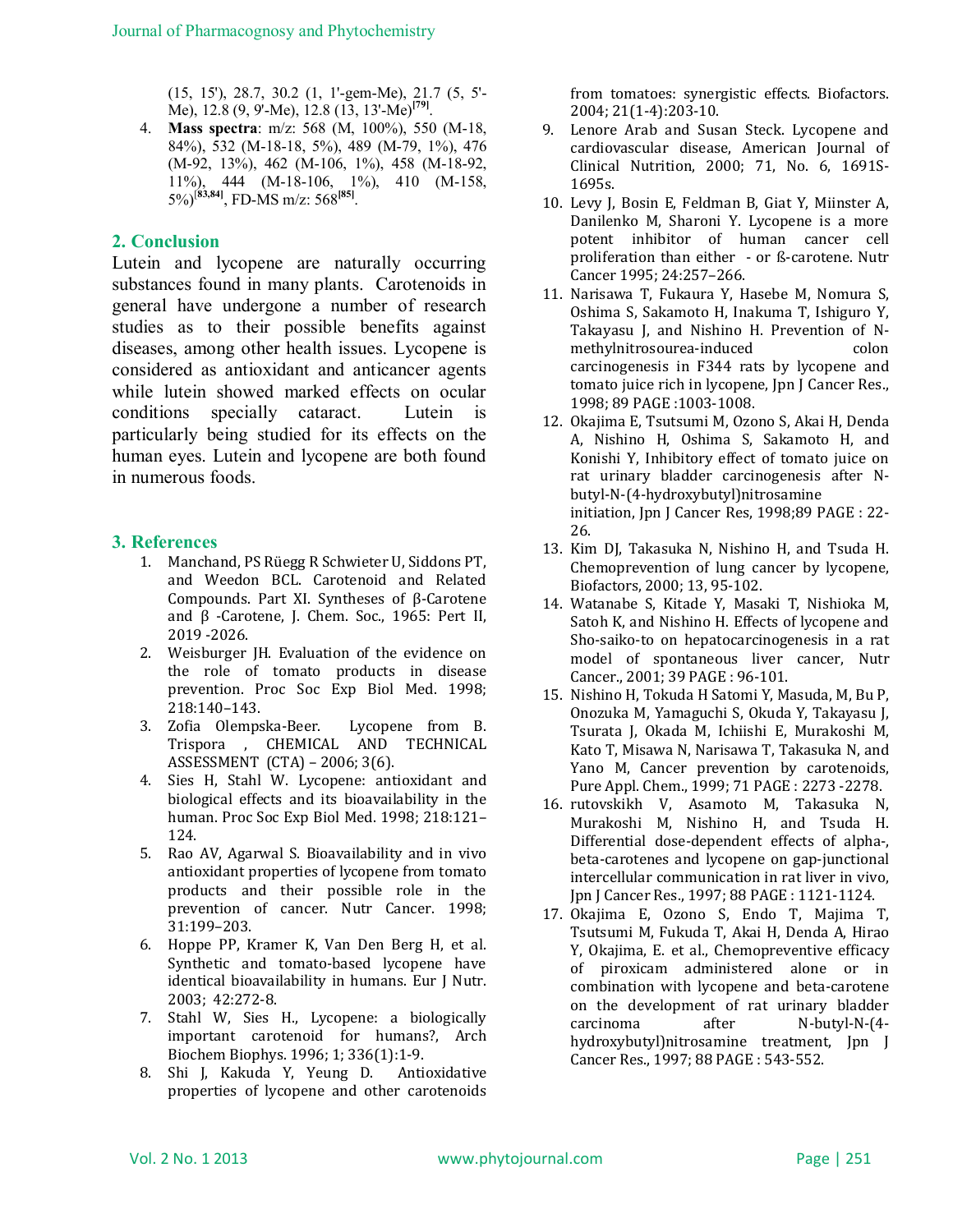- 18. Singh M, Krishanappa R, Bagewadi A, et al. Efficacy of oral lycopene in the treatment of oral leukoplakia. OralOncol. 2004; 40:591-6.
- 19. Omer Kucuk, Fazlul H. Sarkar, Wael Sakr, Fred Khachik, Zora Djuric, Mousumi Banerjee, Michael N. Pollak, John S. Bertram, and David P.Wood, Jr., Lycopene in the treatment of prostate cancer, Pure Appl. Chem., 2000; Vol. 74, No. 8, pp. 1443–1450.
- 20. Frederick Khachik, Lorena Carvalho, Paul S. Bernstein , Garth J. Muir, Da-You Zhao and Nikita B. Katz , Chemistry, Distribution, and Metabolism of Tomato Carotenoids and Their Impact on Human Health, Experimental Biology and Medicine 2002; 227:845-851.
- 21. Gunasekera RS, Sewgobind K, Desai S, Dunn L, Black HS, McKeehan WL, Patil B, Lycopene and lutein inhibit proliferation in rat prostate carcinoma cells., Nutr Cancer.2007; 58(2):171- 7.
- 22. Gann PH, Ma J, Giovannucci E, Willett W, Sacks FM, Hennekens CH, Stampfer MJ., Lower prostate cancer risk in men with elevated plasma lycopene levels: results of a prospective analysis, Cancer Res. Mar 1999; 15;59(6):1225- 30.
- 23. Ellinger S, Ellinger J, Stehle P. Tomatoes, tomato products and lycopene in the prevention and treatment of prostate cancer: do we have the evidence from intervention studies?, Clinical nutrition and metabolic care, 2006; Volume 9(6), November, p 722–727.
- 24. Kaplan Steven A, Lycopene: Modes of Action to Promote Prostate Health, The J of Urology, 2005; Volume 174(2), August p 679.
- 25. Sharma JB, Kumar A, Kumar A, et al. Effect of lycopene on pre-eclampsia and intra-uterine growth retardation in primigravidas. Int J Gynaecol Obstet 2003; 81:257–262.
- 26. Sibai BM. Prevention of preeclampsia: a big disapointment. Am J Obstet Gynecol 1998; 179:1275–1278.
- 27. Peng YM, Peng YS, Lin Y, et al. Concentrations and plasma-tissue-diet relationships of carotenoids, retinoids and tocopherols in humans. Nutr Cancer 1995; 23:233–46.
- 28. Brady WE, Mares-Perlman JA, Bowen P, Stacewicz-Sapuntzakis M. Human serum carotenoid concentrations are related to physiologic and lifestyle factors. J Nutr 1996; 126:129–37.
- 29. Rao AV, Agarwal S. Effect of diet and smoking on serum lycopene and lipid peroxidation. Nutr Res 1998; 18:713–21.
- 30. Driskell JA, Giraud DW, Sun J, Martin HD. Plasma concentrations of carotenoids and

tocopherols in male long-term tobacco chewers, smokers and nonusers. Int J Vitam Nutr Res 1996; 66:203–9.

- 31. Hininger I, Chopra M, Thurnham DI, et al. Effect of increased fruit and vegetable intake on the susceptibility of lipoprotein to oxidation in smokers. Eur J Clin Nutr 1997; 51:601–6.
- 32. Lenore Arab and Susan Steck, Lycopene and cardiovascular disease, American Journal of Clinical Nutrition, 2000; Vol. 71, No. 6, 1691S-1695s.
- 33. Goulinet S, Chapman MJ. Plasma LDL and HDL subspecies are heterogenous in particle content of tocopherols and oxygenated and hydrocarbon carotenoids. 34Relevance to oxidative resistance and atherogenesis. Arterioscler Thromb Vasc 1997; 17:786–96.
- 34. Gomez-Aracena J, Sloots J, Garcia-Rodriguez A, et al. Antioxidants in adipose tissue and myocardial infarction in a Mediterranean area. The EURAMIC study in Malaga. Nutr Metab Cardiovasc Dis 1997; 7:376–82.
- 35. Kohlmeier L, Kark JD, Gomez-Gracia E, et al. Lycopene and myocardial infarction risk in the EURAMIC study. Am J Epidemiol 1997; 146:618–26.
- 36. Zigel L, Gorev R, Falk B, Ben-Amotz A, Neuman I. effect of Lycopene, A Natural Antioxidant, On exercise-Induced asthma In young Athletes, medicine in Science and Sports exercise 2003; Volume 35(5) Supplement 1, May, p S269.
- 37. Takaichi S and Shimada K. Characterization of carotenoids in photosynthetic bacteria, Methods Enzymol., 1992; 213: 374 -385.
- 38. Hengartner U, Bernhard K, Meyer K, Englert G, and Glinz E. Synthesis, Isolation, and NMR-Spectroscopic Characterization of Fourteen (Z)- Isomers of Lycopene and Some Acetylenic Didehydro- and Tetrahydrolycopenes, Helv. Chim. Acta, 1992; 75, 1848 -1865.
- 39. Enzell CR, Francis GW and Liaaen-Jensen S. Mass Spectrometric Studies of Carotenoids 2. A Survey of Fragmentation Reactions, Acta Chim. Scand, 1969; 23, 727 -750.
- 40. Schwieter U. Englert G, Rigassi N, and Vetter W. Physical organic methods in carotenid research, Pure Appl. Chem., 1969; 20 PAGE : 365 -420.
- 41. Kuwabara T, Hasegawa M, Kawano M, and Takaichi S. Characterization of violaxanthin deepoxidase purified in the presence of Tween 20: effects of dithiothreitol and pepstatin A, Plant Cell Physiol., 1999; 42, 1119-1126.
- 42. Mayer H, and Rüttimann A. Synthese von optisch aktiven, natürlichen Carotinoiden und strukturell verwandeten Naturprodukten IV.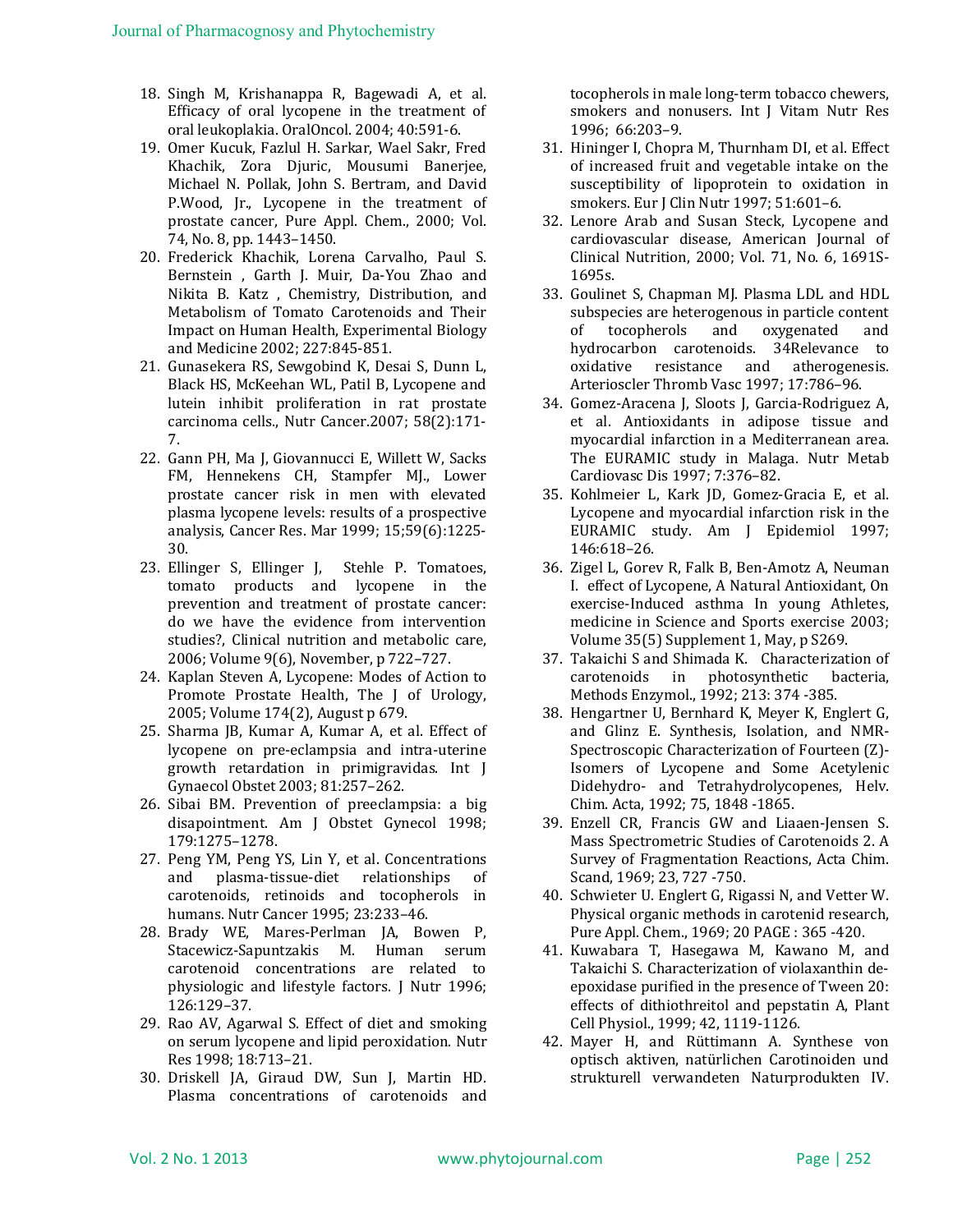Synthese von (3R,2'R,6'R)-Lutein, Helv. Chim. Acta, 1980; 63 PAGE : 1451 -1455.

- 43. Märki-Fischer E, Bütikofer PA, Buchecker R, and Eugster CH. Absolute configuration of loroxanthin (= (3R, 3'R,6'R)-b,e-carotene-3,19,3'-triol), Helv. Chim. Acta, 1983; 66 PAGE : 1175 -1182
- 44. Widmer E, Soukup M, Zell R, Broger E, Wagner HP, and Imfeld M. Technical Procedures for the Syntheses of Carotenoids and Related Compounds from 6-Oxo-isophorone: Syntheses of (3R,3'R)-Zeaxanthin Part I, Helv. Chim. Acta, 1990; 73, 861 -867.
- 45. Landrum JT, Bone RA. Lutein, zeaxanthin, and the macular pigment. Arch Biochem Biophys 2001; 385:28-40.
- 46. Johnson EJ. The role of carotenoids in human health. Nutr Clin Care 2002;5:56-65.
- 47. Olaf Sommerburg, Jan E E Keunen, Alan C Bird, Frederik J G M van Kuijk, Fruits and vegetables that are sources for lutein and zeaxanthin: the macular pigment in human eyes, Br J Ophthalmol 1998; 82:907–910.
- 48. A Jeffrey Whitehead; Julie A Mares; Ronald P. Danis, Macular Pigment. A Review of Current Knowledge, Arch Ophthalmol. 2006; 124:1038- 1045.
- 49. Bone RA, Landrum, JT and Tarsis, S L. Preliminary identification of the human macular pigment. Vision Res. 1985; 25, 1531– 1535.
- 50. Sommerburg O, Keunen JE E, Bird AC and van Kuijk FJG M. Fruits and vegetables that are sources for lutein and zeaxanthin: the macular pigment in human eyes. Br. J. Ophthalmol.1998; 82, 907–910.
- 51. Bone RA, Landrum JT, Fernandez L, Tarsis SL., and Analysis of the macular pigment by HPLC: retinal, distribution and age study. Invest Ophthalmol Vis Sci 1988; 29:843-849.
- 52. Marisa Rodriguez-Carmona1, Jessica Kvansakul1, J Alister Harlow1, Wolfgang Ko¨pcke2, Wolfgang Schalch3 and John L Barbur1, The effects of supplementation with lutein and/or zeaxanthin on human macular pigment density and colour vision, Ophthal. Physiol. Opt. 2006; 26: 137–147.
- 53. Krinsky NI, Landrum JT, Bone RA., Biologic mechanisms of the protective role of lutein and zeaxanthin in the eye., Annu Rev Nutr.;2003; 23:171-201.
- 54. Beatty S, Koh H, Phil M, et al. The role of oxidative stress in the pathogenesis of agerelated macular degeneration. Surv Ophthalmol 2000; 45:115-134.
- 55. Berkow R, Fletcher AJ, eds. The Merck Manual of Diagnosis and Therapy. 15th ed. Rahway, NJ:Merck & Co., Inc; 1987.
- 56. Seddon JM, Ajani UA, Sperduto RD, et al. Dietary carotenoids, vitamins A, C, and E, and advanced age-related macular degeneration. Eye Disease Case-Control Study Group. JAMA; 1994; 272:1413-1420.
- 57. Yeum KJ, Shang FM, Schalch WM, et al. Fatsoluble nutrient concentrations in different layers of human cataractous lens. Curr Eye Res; 1999; 19:502-505.
- 58. Brown L, Rimm EB, Seddon JM, et al. A prospective study of carotenoid intake and risk of cataract extraction in U.S. men. Am J Clin Nutr 1999; 70:517-524.
- 59. Tavani A, Negri E, La Vecchia C. Food and nutrient intake and risk of cataract. Ann Epidemiol, 1996; 6:41-46.
- 60. Olmedilla B, Granado F, Blanco I, and Vaquero M., Lutein, but not alpha-tocopherol, supplementation, improves visual function in patients with agerelated cataracts: a 2-y double-blind, placebocontrolled pilot study. Nutrition 2003; 19:21-24.
- 61. Tsushima, M., Maoka, T., Katsuyama, M., Kozuka, M., Matsuno, T., Tokuda, H., Nishino, H., and Iwashima, A., Inhibitory effect of natural carotenoids on Epstein-Barr virus activation activity of a tumor promoter in Raji cells. A screening study for anti-tumor promoters, Biol Pharm Bull., 1995; 18, 227-233.
- 62. Narisawa T, Fukaura Y, Hasebe M, Ito M, Aizawa R, Murakoshi M, Uemura S, Khachik F, and Nishino H. Inhibitory effects of natural carotenoids, alpha-carotene, beta-carotene, lycopene and lutein, on colonic aberrant crypt foci formation in rats, Cancer Lett., 1996; 107, 137-142.
- 63. Nishino H. Cancer prevention by natural carotenoids, J Cell Biochem Suppl., 1997; 27 ,86-91.
- 64. Kim JM, Araki S, Kim DJ, Park CB, Takasuka N, Baba-Toriyama H, Ota T, Nir Z, Khachik F, Shimidzu N, et al., Chemopreventive effects of carotenoids and curcumins on mouse colon carcinogenesis after 1,2-dimethylhydrazine initiation, Carcinogenesis., 1998; 19 PAGE : 81- 85 .
- 65. Nishino H, Tokuda H, Murakoshi M, Satomi Y, Masuda M, Onozuka M, Yamaguchi S, Takayasu J, Tsuruta J, Okuda M, et al., Cancer prevention by natural carotenoids, Biofactors., 2000; 13 PAGE : 89-94.
- 66. Bhosale P, Larson, AJ, Frederick JM, Southwick K, Thulin CD, and Bernstein PS. Identification